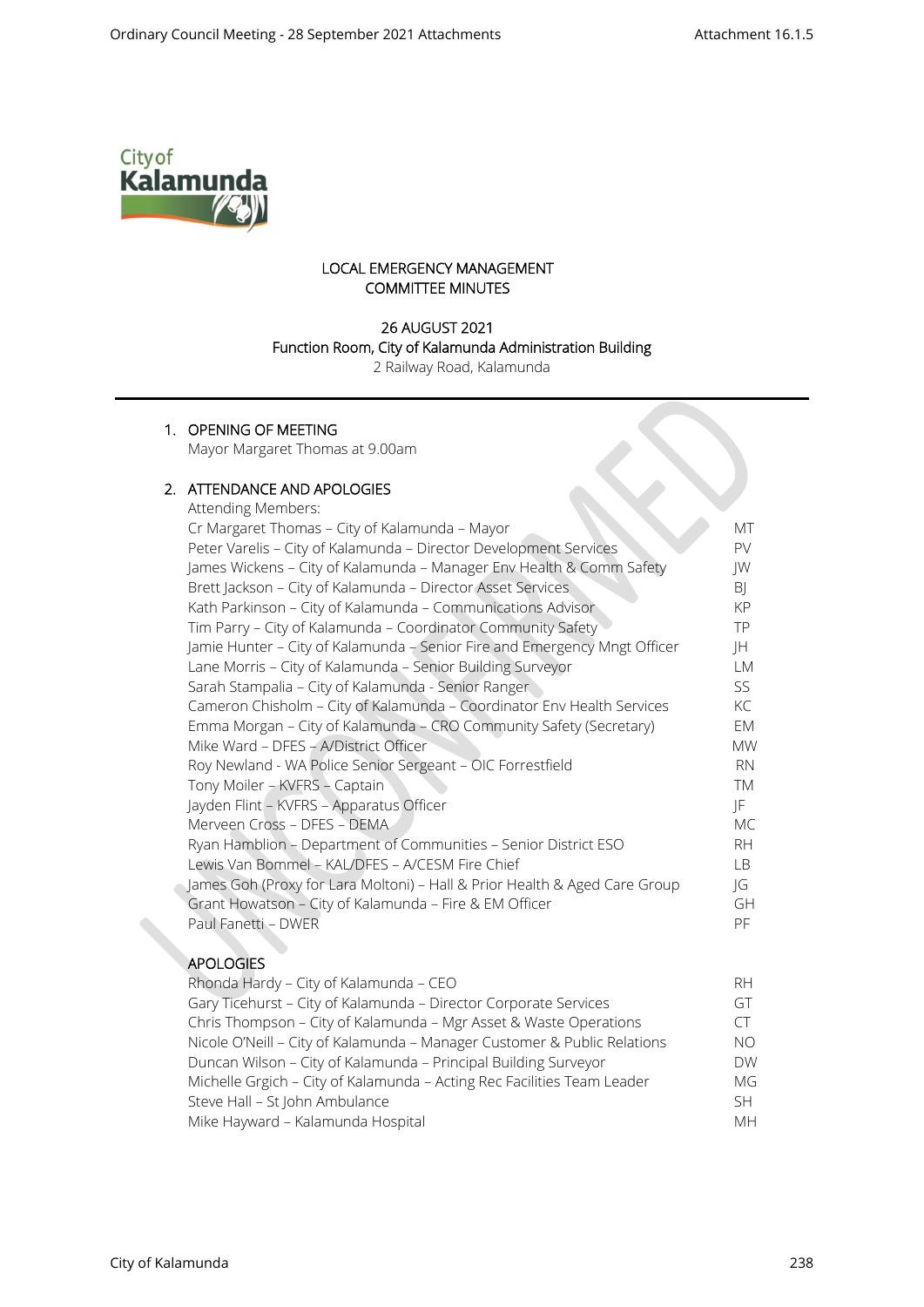

| Warwick Martindale - SES - Local Manager                          | WM.       |
|-------------------------------------------------------------------|-----------|
| Karen Edmeades - Red Cross - State Coordinator Emergency Services | KF.       |
| Michael Pasotti - DBCA - Fire Coordinator                         | <b>MP</b> |
| Paul Southam - DFES - District Officer                            | Pς        |
| Helen Deacon – Kalamunda SHS – Principal                          | <b>HD</b> |
| Kerry Chipchase - Lesmurdie SHS - Principal                       | KC        |
| Inese Morton - A/Coordinator Nursing - Kalamunda Hospital         | IМ        |

### 3. CONFIRMATION OF MINUTES

Minutes of 27 May 2021 – All in favour. Moved by Tony Moiler and seconded by James Wickens.

# 4. MATTERS ARISING FROM PREVIOUS MINUTES

4.1 Nil

### 5. CORRESPONDENCE IN/OUT

In – Information regarding Disaster Recovery Funding Arrangements (DRFWA)

- 5.1 for local governments potentially impacted by recent severe weather events (Metro)
- 5.2 In DFES-DRFO Contact Information
- 5.4 In Fact Sheet Asset Repair Options
- 5.5 In Fact Sheet DRFAWA Activation Process Overview
- 5.6 In Fact Sheet Eligibility of salaries wages and on costs
- 5.7 In Fact Sheet Eligible essential public assets
- 5.8 In Fact Sheet Evidence requirements
- 5.9 In Fact Sheet General Overview for Stakeholders
- 5.10 In Fact Sheet Guiding Principles
- 5.11 In Fact Sheet Photographic Evidence
- 5.12 In Free apps for capturing location information
- 5.13 In Location Settings Android Device
- 5.14 In Location Settings Apple Device
- 5.15 In Matrix repair options and evidence requirements
- 5.16 In Template Preliminary Event Notification Form
- 5.17 In 2021 Training Grant Application Form City of Kalamunda
- 5.18 In Animal Welfare in Emergencies Training Grant application received